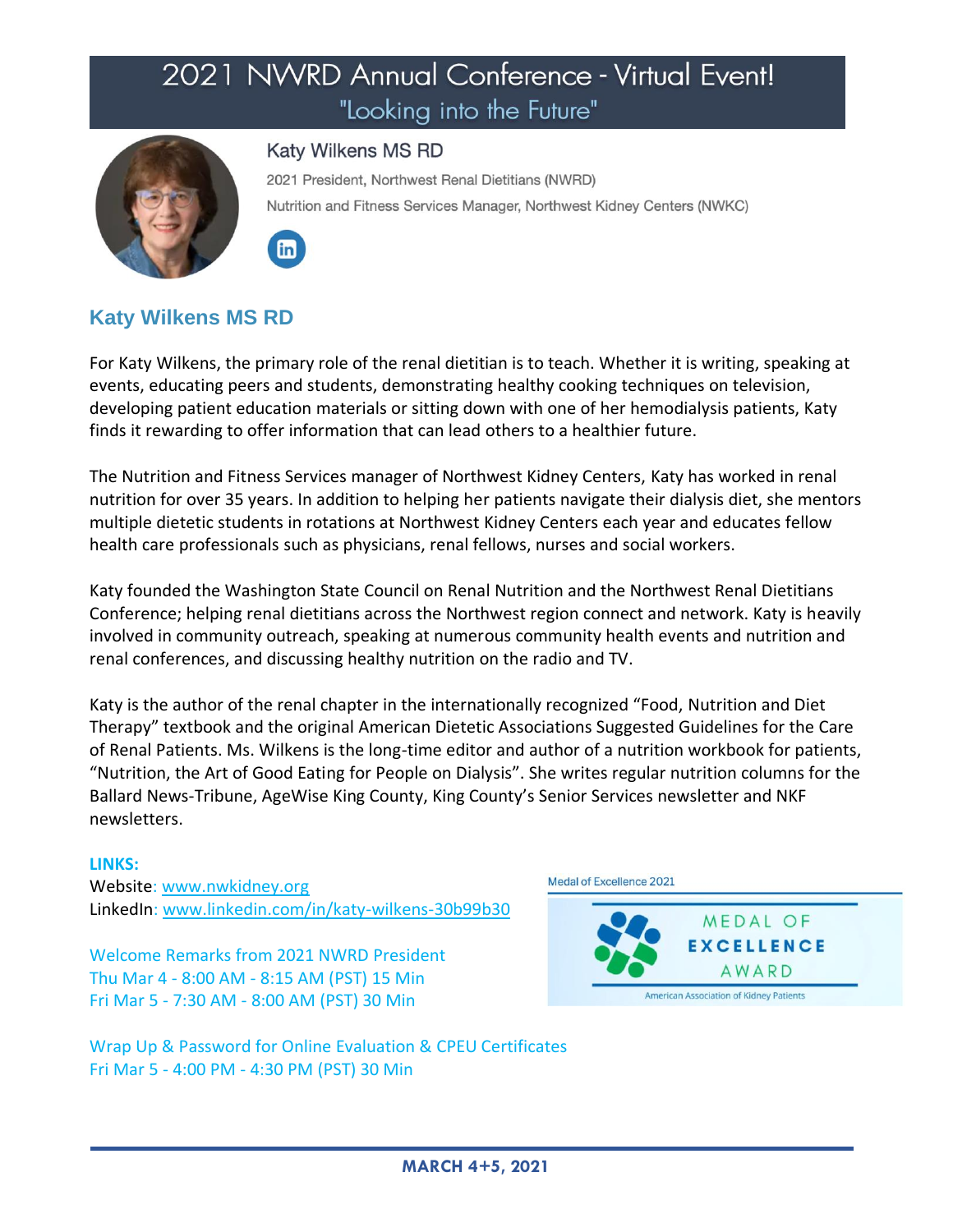

## Erin Dickerson RD CSR CD

2021 Co-Chair and Session Moderator, Northwest Renal Dietitians (NWRD) Registered Dietitian, Davita Kidney Care

# **Erin Dickerson RD CSR CD**

Erin Dickerson, RD, CSR, CD graduated from Central Washington University and has over 20 years of experience as a Registered Dietitian, 10 in renal dietetics. Erin has experience in WIC, diabetes education, et multiple years in long-term care, but her true passion is in CKD and ESRD. Erin resides in Pasco, Washington, with her spouse and 2 pups. She enjoys spending time with her new granddaughter, as well as crafting, reading, and traveling.



Gretchen Swartzbaugh MS RD LD 2021 Co-Chair and Session Moderator, Northwest Renal Dietitians (NWRD) Registered Dietitian, Davita Kidney Care

# **Gretchen Swartzbaugh MS RD LD**

Gretchen Swartzbaugh made her way out to the Pacific Northwest eight years ago from her hometown in Virginia. She graduated from James Madison University in Virginia and completed graduate school and her dietetic internship in Lake Charles, Louisiana. She has spent the last 10 years working in a variety of realms within clinical nutrition, including renal dietetics. Gretchen lives in Walla Walla, Washington and loves to travel, bake, and read.

Pre-Conference Tips from 2021 NWRD Co-Chairs Thu Mar 4 - 7:30 AM - 8:00 AM (PST) 30 Min Fri Mar 5 - 7:30 AM - 8:00 AM (PST) 30 Min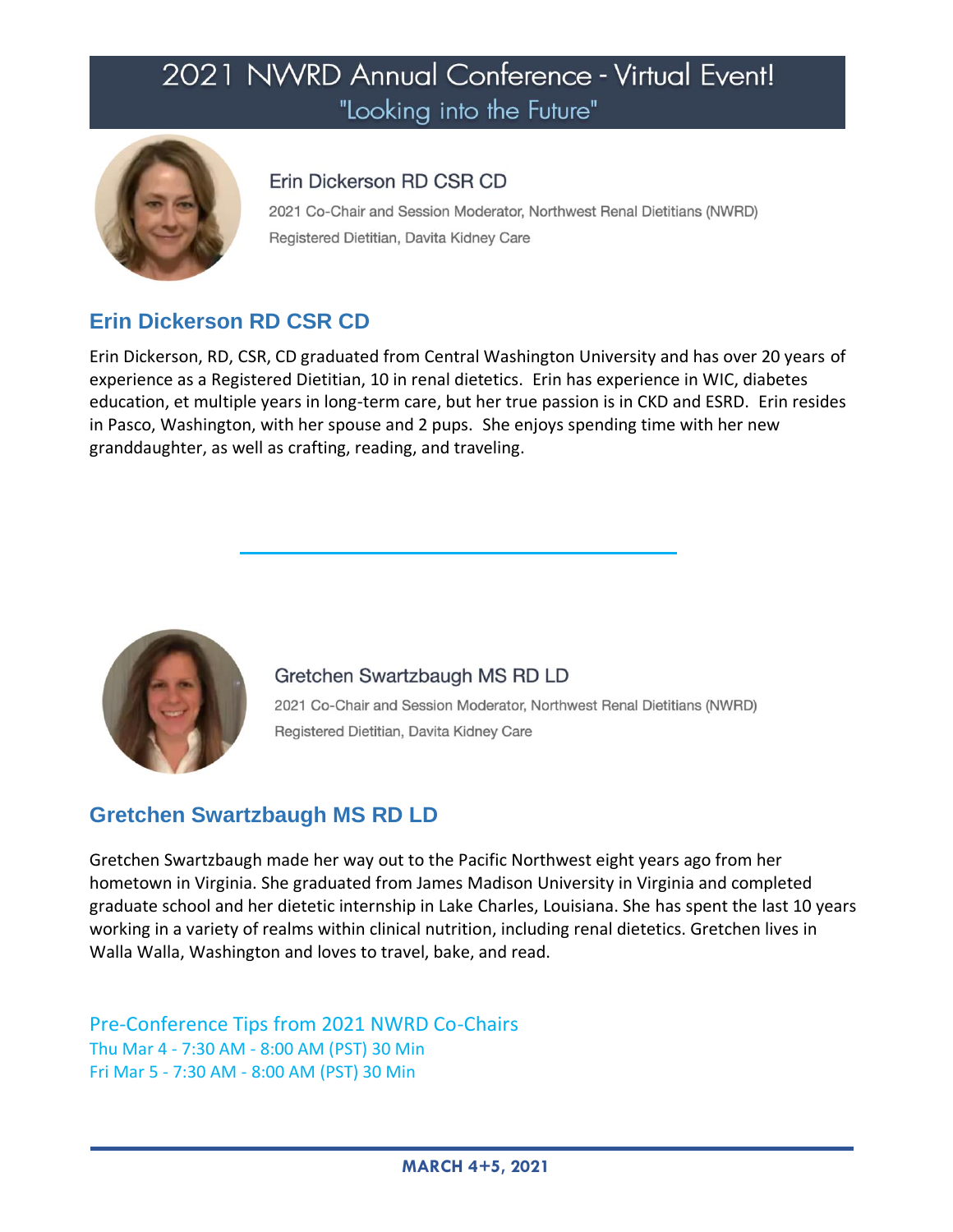

## Laura Byham-Gray PhD RDN FNKF

Professor and Vice Chair for Research, Department of Nutritional Sciences School of Health Professions at Rutgers University

# **Laura Byham-Gray PhD RDN FNKF**

Dr. Laura Byham-Gray is a Professor and Vice Chair for Research in the Department of Nutritional Sciences, School of Health Professions at Rutgers University. She has received several extramural research grants from the federal agencies to investigate energy expenditure and protein-energy wasting in patients on renal replacement therapies.

Dr. Byham-Gray has held numerous elected and appointed positions at the national, state, and local levels of National Kidney Foundation, The American Society of Parenteral and Enteral Nutrition, and the Academy of Nutrition & Dietetics. She has also served as the associate editor for the National Kidney Foundation publication, the *Journal of Renal Nutrition*.

Dr. Byham-Gray was the chief editor for two books: *Nutrition in Kidney Disease* (Springer Publications, 2014), and the *A Clinical Guide to Nutrition Care in Kidney Disease* (Academy of Nutrition and Dietetics, 2013), and has over 100 peer-reviewed articles and presentations to her credit.

Financial Disclosure: Dr. Byham-Gray has no relevant financial interests to disclose.

### **LINKS:**

Website: [shp.rutgers.edu/research](https://shp.rutgers.edu/research)

### KDOQI Clinical Practice Guidelines for Nutrition in CKD – 2020 Update Thu Mar 4 - 8:15 AM - 9:15 AM (PST) 60 Min

- 1. Evaluate and synthesize evidence-based nutrition therapy recommendations for adults with chronic kidney disease.
- 2. Describe the factors contributing to effectiveness of evidence-based chronic kidney disease nutrition therapy interventions provided by RDNs.
- 3. Implement the findings from the evidence-based nutrition therapy recommendations into practice with chronic kidney disease patients.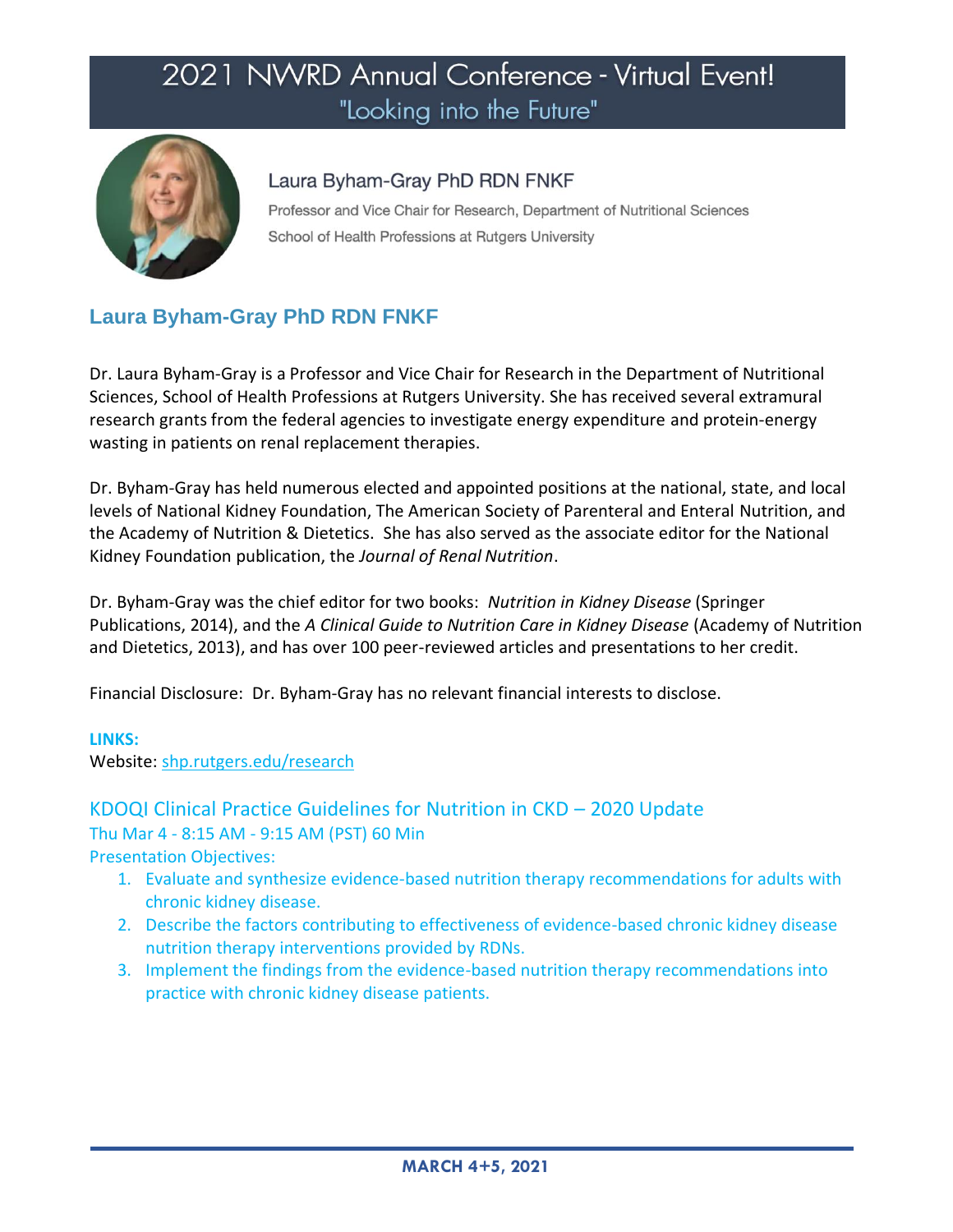

### Janice Newell Bissex MS RDN FAND

Holistic Cannabis Practitioner, Registered Dietitian, Culinary Nutritionist Jannabis Wellness



# **Janice Newell Bissex MS RDN FAND**

Janice Newell Bissex, MS, RDN, FAND is a Holistic Cannabis Practitioner, Registered Dietitian Nutritionist, and cookbook author.

After her dad found relief from his pain using medical cannabis it became Janice's mission to help others suffering from pain, anxiety, insomnia, autoimmune diseases, IBD/IBS, and other debilitating conditions find relief with CBD and cannabis.

She completed training and attained certification from Holistic Cannabis Academy and Green Flower, as well as the University of Vermont end of life doula program. Janice now advises clients on access, proper cannabinoid ratios, dosing, best consumption methods, and cooking with cannabis at *Jannabis Wellness*. She is a Professor of cannabis therapy at John Patrick University School of Integrative and Functional Medicine. Janice partnered with a Colorado manufacturer of organically grown medicinal grade hemp to provide phytocannabinoid-rich hemp CBD products for her clients under her *Jannabis Wellness* label.

Janice spent much of her career creating recipes and educating families about healthy cooking and eating at *Meal Makeover Moms* and *Janice Cooks*. A 2015 recipient of the Media Excellence Award from the Academy of Nutrition and Dietetics, Janice has authored five books, including *Simple Guide to CBD: Fact, Fiction, and a Path Forward, Color and Eat the Alphabet: Healthy Eating from A to Z* and *No Whine with Dinner*.

Janice writes for several magazines including CRx Magazine and Today's Dietitian. She enjoys educating health professionals and consumers about the medical benefits of cannabis and CBD and is a frequent speaker at conferences and guest on radio shows.

Janice is past president of the Massachusetts Academy of Nutrition and Dietetics and past chair of the Food & Culinary Professionals practice group of the Academy of Nutrition and Dietetics. A mom of two grown daughters, Janice lives outside of Boston with her husband and miniature dachshund, Ella. She enjoys kayaking, hiking, travel, yoga, and cooking and hosting events in her studio kitchen.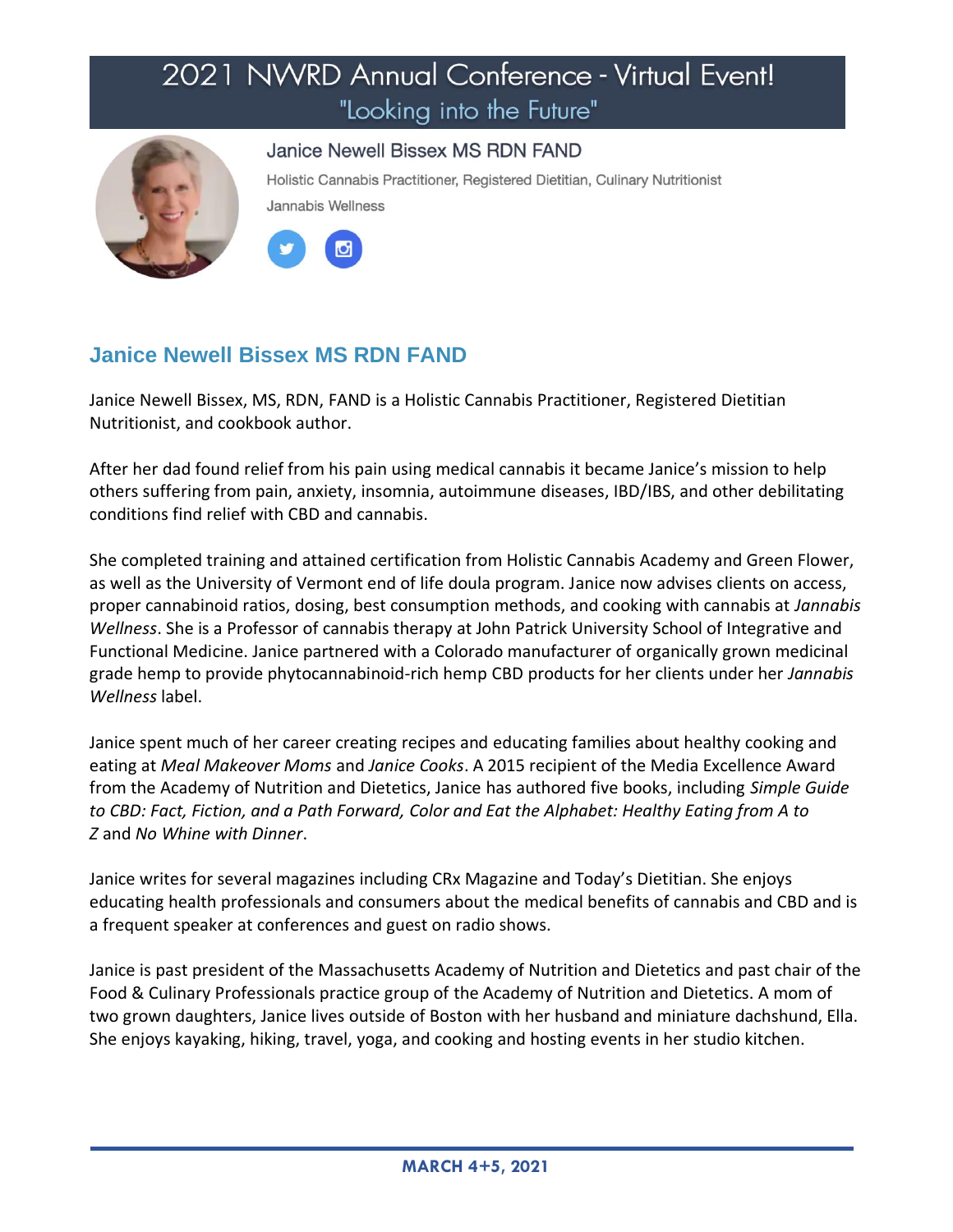*(continued)*

#### **LINKS:**

Website: [www.JannabisWellness.com](http://www.jannabiswellness.com/) Twitter: [twitter.com/JaniceBissex](https://twitter.com/JaniceBissex) Instagram: [www.instagram.com/janicebissex](https://www.instagram.com/janicebissex)

## Role of Cannabis & CBD in CKD & ESKD

Thu Mar 4 - 9:30 AM - 10:30 AM (PST). 60 Min Presentation Objectives:

- 1. Identify the major compounds in cannabis and hemp plants and explain how they may promote healing and relief
- 2. Discuss the components of the endocannabinoid system and its role in homeostasis and how an imbalance may negatively impact health
- 3. Discuss the different methods of cannabis or CBD administration, including why some methods might work better for individual clients than others, factoring in potential drug interactions and medical conditions, including CKD and ESKD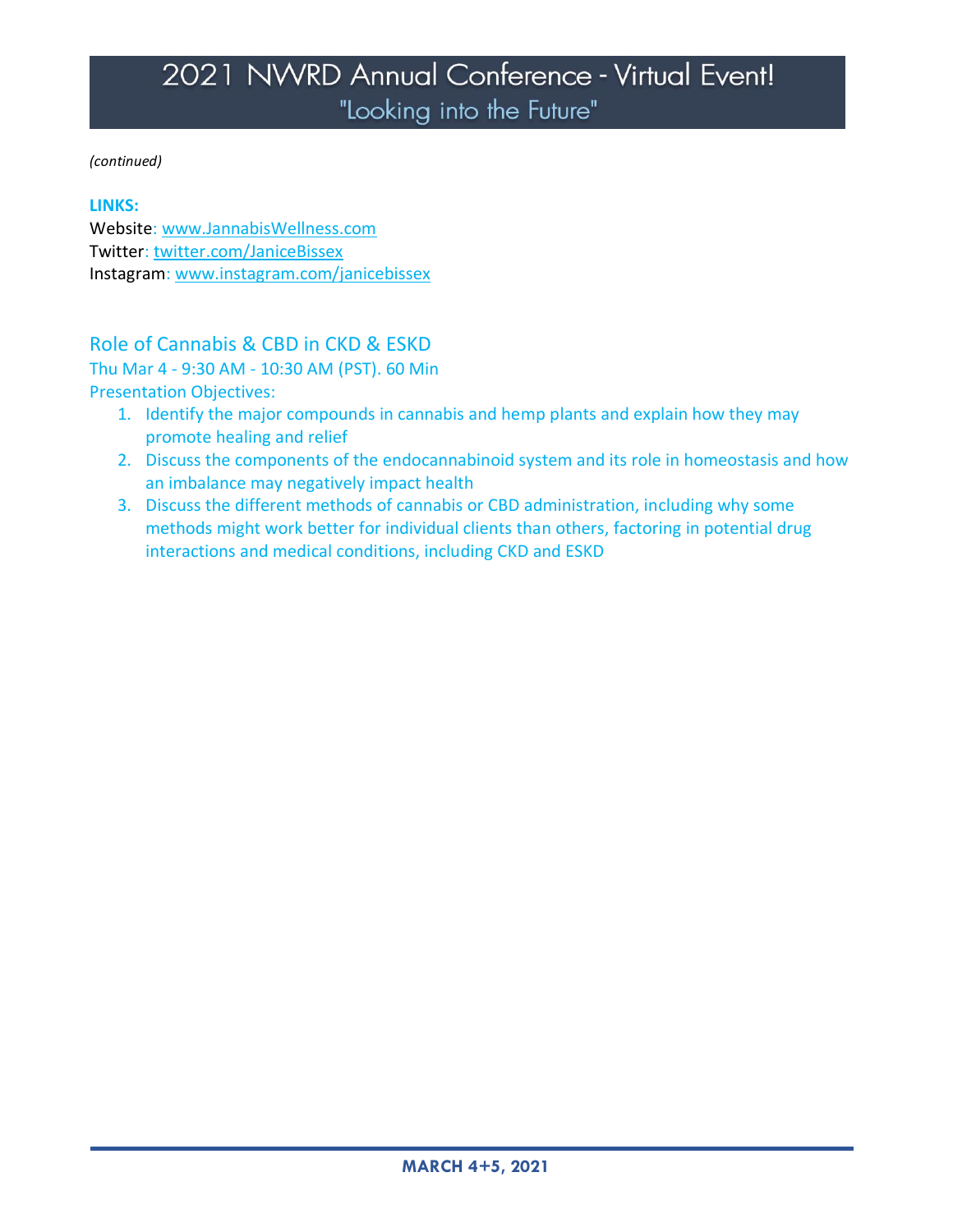

### Meera Nair Harhay MD MSCE FASN

Associate Professor of Medicine, Division of Nephrology and Hypertension, Drexel University College of Medicine, Associate Professor of Epidemiology and Biostatistics, Drexel University Dornsife School of Public Health

Drexel University College of Medicine, Philadelphia, Pennsylvania

# **Meera Nair Harhay MD MSCE FASN**

Dr. Meera Harhay is an Associate Professor of Medicine at Drexel University College of Medicine and Associate Professor of Epidemiology and Biostatistics at the Drexel University Dornsife School of Public Health in Philadelphia, Pennsylvania. She is also a practicing transplant nephrologist at the Tower Health Transplant Institute in West Reading, Pennsylvania.

Dr. Harhay's research interests include physical, cognitive, and metabolic function in kidney disease, health policy and inequities in kidney transplantation, and the development of new technologies to improve treatment for kidney disease.

Dr. Harhay has authored nearly 60 peer-reviewed publications. She has been awarded numerous grants from the National Institutes of Health, and in 2020 received an R01 grant to phenotype weight loss in the setting of kidney disease and obesity.

She has also received funding from the National Science Foundation, the Pennsylvania Commonwealth Universal Research Enhancement Program, and the Coulter-Drexel Translational Research Partnership.

#### **LINKS:**

Faculty: [drexel.edu/medicine/faculty/profiles/meera-harhay](https://drexel.edu/medicine/faculty/profiles/meera-harhay)

### First Do No Harm: Obesity Management in ESKD

Thu Mar 4 - 10:45 AM - 11:45 AM (PST) 60 Min Presentation Objectives:

1. Examine the health impacts of obesity on people with kidney disease.

- 2. Discuss concepts and controversies in obesity management for people with end-stage kidney disease.
- 3. Consider strategies to mitigate potential harms of weight loss for people with end-stage kidney disease and obesity.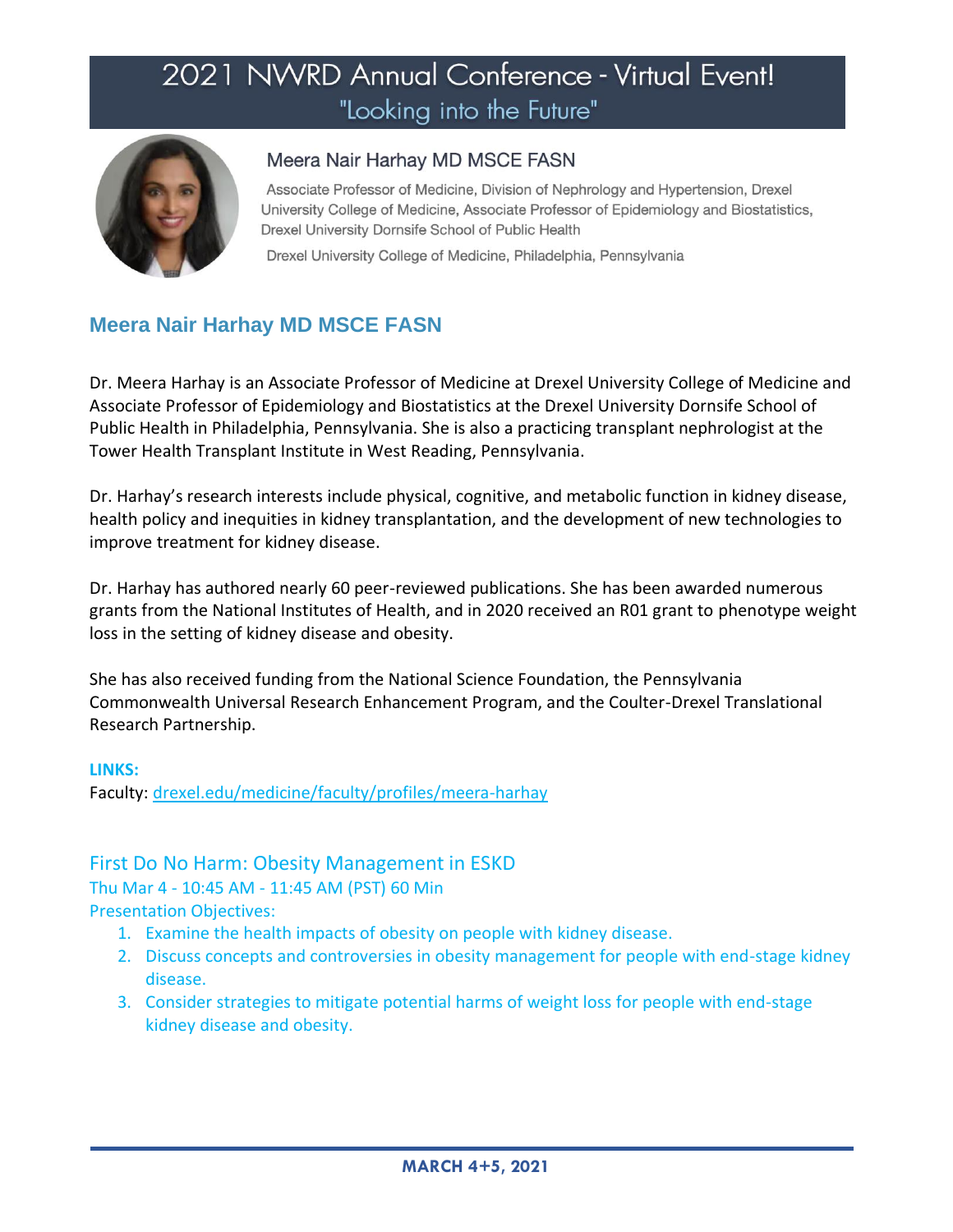

#### **Adrian E Miller**

Soul Food Scholar, James Beard Foundation Book Award Winner website: www.soulfoodscholar.com



## **Adrian E Miller**

Adrian Miller is a native of Denver, Colorado, and a graduate of Stanford University where he received a bachelor's degree in International Relations. After he completed his undergraduate studies in 1991, Adrian spent a year at the Advocacy Institute, a non-profit organization in Washington, D.C. that teaches lobbying techniques to grassroots organizations.

Adrian then attended Georgetown University Law Center where he received his law degree in 1995. During the summer years of law school, Adrian was a research assistant to constitutional scholar Prof. Louis Michael Seidman of Georgetown University Law Center, and he was a summer associate the prestigious law firms of Bracewell & Patterson, LLP in Washington, DC and Holme Roberts & Owen, LLP in Denver, Colorado. During his third year of law school, Adrian interned with Howrey & Simon, LLP in Washington, DC.

After graduation, Adrian passed the Colorado Bar Examination and began practicing at Holme, Roberts & Owen, LLP where he specialized in employment law litigation. Adrian left Holme, Roberts & Owen, LLP in 1998, and began practicing corporate law and banking finance with the law firm of LeBoeuf, Lamb, Greene & MacRae, LLP until October 1999.

From October 1999 to January 2001, Adrian served as Special Assistant to the President and the Deputy Director of the President's Initiative for One America. The President's Initiative for One America was the first free-standing White House office in history to examine and focus on closing the opportunity gaps that exist for minorities in this country. The One America office built on the foundation laid by the President's Initiative on Race by promoting the President's goals of educating the America public about race and coordinating the work of the White House and federal agencies to carry out the President's vision of One America.

In 2001, Adrian returned to Colorado and became the Director of Outreach and General Counsel for The Bell Policy Center. The Bell Policy Center is a progressive think tank dedicated to making Colorado a state of opportunity for all. Since January 2007, Adrian has served as the Deputy Legislative Director to Governor Bill Ritter, Jr. In that capacity, Adrian advises the Governor on legislative matters and advances the Governor's agenda in the Colorado General Assembly. In September 2008, Adrian became a Senior Policy Analyst for Governor Ritter, and served in that position until January 2011. Adrian managed the successful re-election campaign of CU Regent at-large Stephen Ludwig which garnered the most votes ever for a regent's race.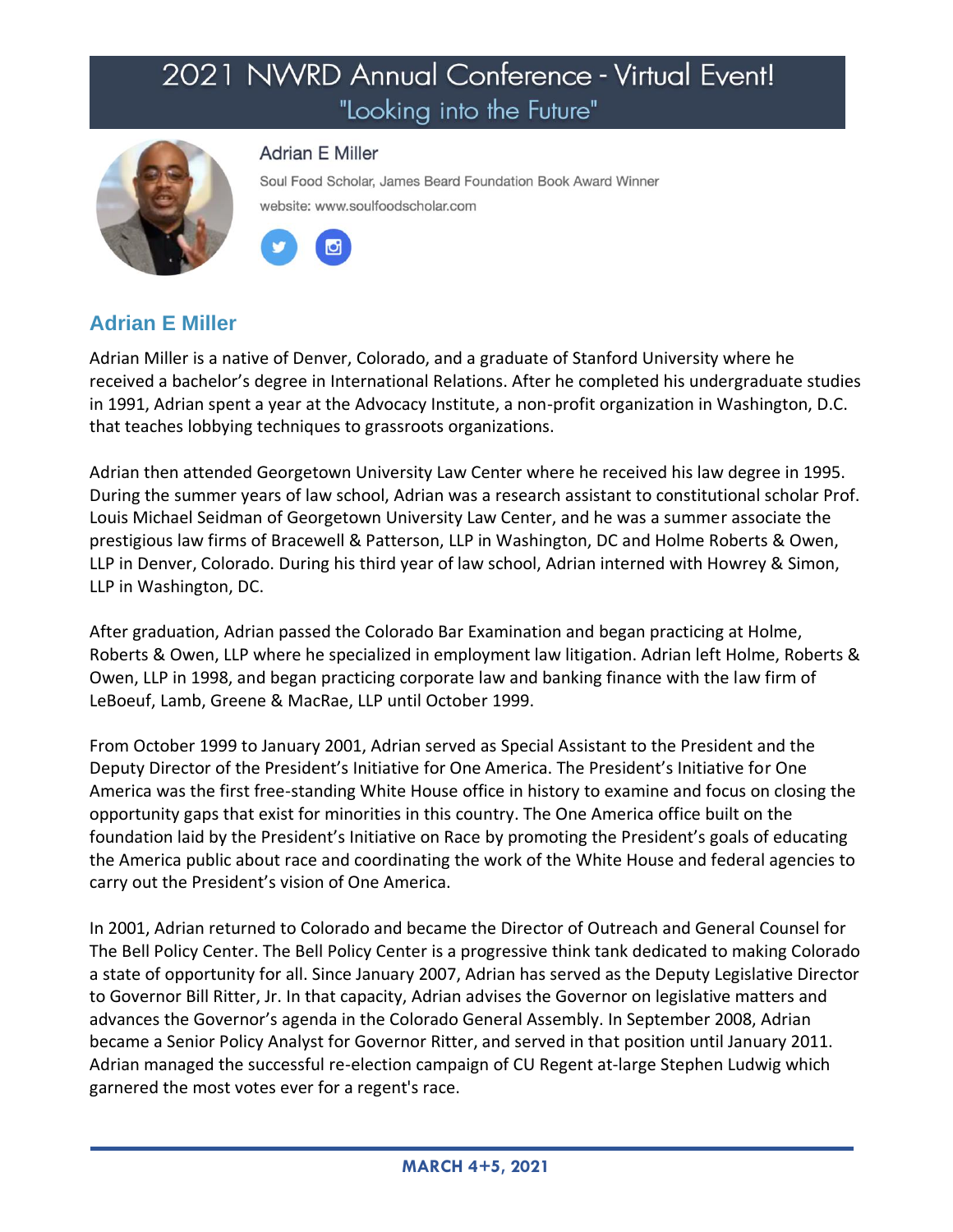#### *(continued)*

In June 2013, Adrian became the Executive Director of the Colorado Council of Churches, a statewide ecumenical social justice organization. The council represents eleven denominations and 850 churches across Colorado. Adrian is the first African American and the first layperson to hold this organization's executive director position.

Adrian is also a food writer and a certified barbecue judge. His first book, *Soul Food: The Surprising Story of an American Cuisine, One Plate at a Time,* was published by the University of North Carolina Press on August 15, 2013. *Soul Food* won the 2014 James Beard Foundation Book Award for Outstanding Reference and Scholarship. His second book, *The President's Kitchen Cabinet: The Story of the African Americans Who Have Fed Our First Families from the Washingtons to the Obamas* was published on President's Day, 2017. It was nominated for a NAACP Award for Outstanding Literary Non-Fiction, and it was a finalist for the Colorado Book Award (History category). Adrian's third book on the history of African American barbecue, *Black Smoke: African Americans and the United States of Barbecue* will be published on Spring 2021.

Adrian has also received the 2019 Judge Henry N. and Helen T. Graven Award for being "an outstanding layperson whose life is nurtured and guided by a strong sense of Christian calling and who is making a significant contribution to community, church, and our society." The award is bestowed by Wartburg College, a Lutheran higher education institution in Waverly, Iowa.

#### **LINKS:**

Website: [www.soulfoodscholar.com](http://www.soulfoodscholar.com/) Twitter: [www.twitter.com/soulfoodscholar](https://www.twitter.com/soulfoodscholar) Instagram: [www.instagram.com/soulfoodscholar](http://www.instagram.com/soulfoodscholar)

### Soul Food: The Past, Present, and Future

Thu Mar 4 - 12:45 PM - 1:45 PM (PST) 60 Min Presentation Objectives:

- 1. The learner will be able to identify the components of soul food, including special foods served at holidays and celebrations.
- 2. The learner will understand the progression of soul food through the ages to its current presentation
- 3. The learner will be able to describe the health benefits of soul food.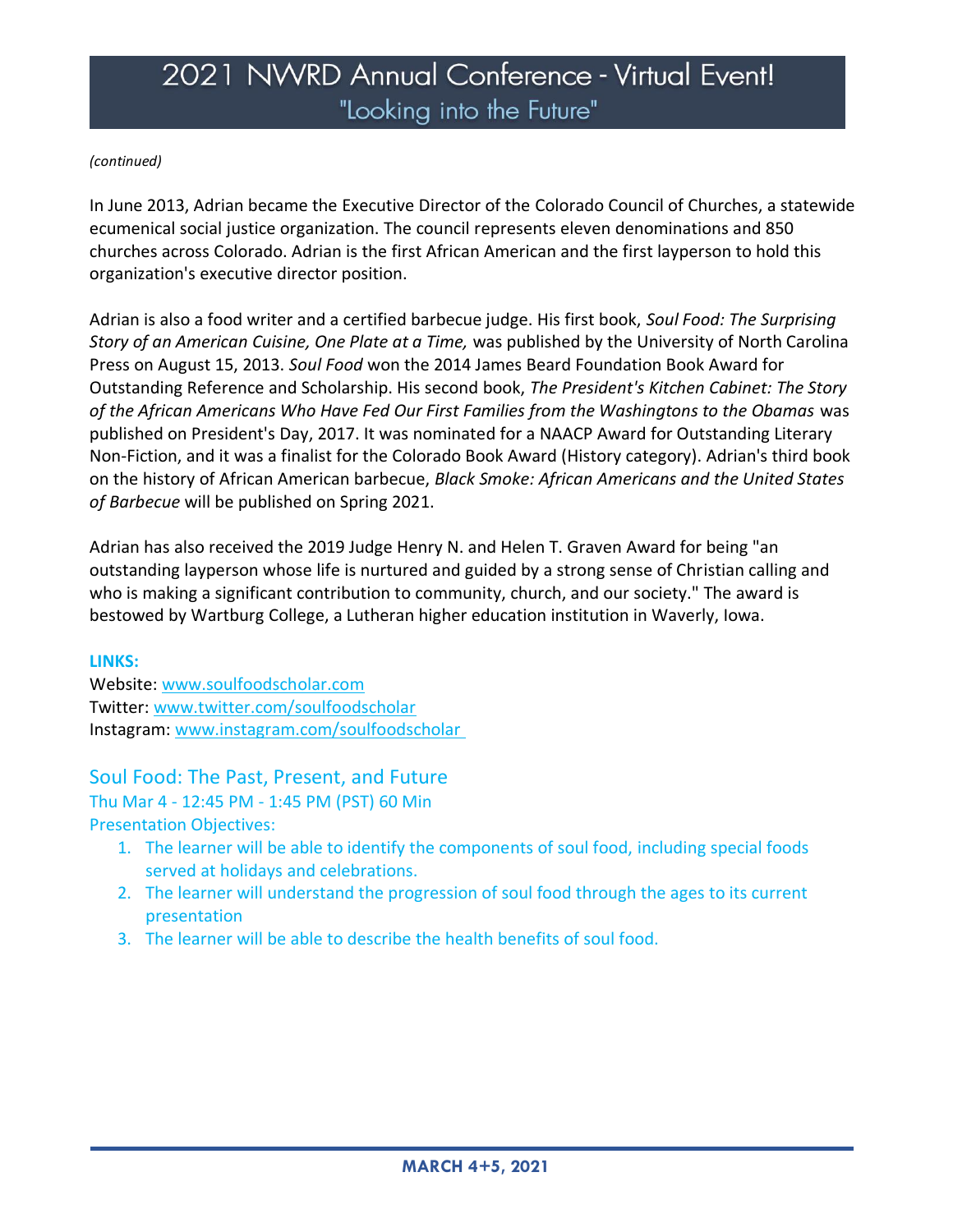

### Jodi Wolff MS RDN FAND AACPDM

Registered Dietitian, Adjunct Instructor Case Western Reserve University, School of Medicine, Cleveland Ohio

# **Jodi Wolff MS RDN FAND AACPDM**

Jodi Wolff has been a clinical dietitian for over 20 years. She has extensive experience working in critical care, GI, metabolic disorders, oncology and neurological impairment.

She received a Bachelor of Science degree in Dietetics from Youngstown State University and a Master of Science degree in Nutrition from Case Western Reserve University in Cleveland, Ohio where she is currently an adjunct instructor at the CWRU School of Medicine.

She is a fellow of the Academy of Nutrition and Dietetics (AND) and the American Academy of Cerebral Palsy and Developmental Medicine. She helped create the curriculum for the Academy of Nutrition and Dietetics Nutrition Focused Physical Exam (NFPE) Hands -On Workshop.

Jodi has authored articles and book chapters on topics such as critical care, nutrition for neurologically impaired children and gastrointestinal nutrition. She is a frequent lecturer on Malnutrition and Nutrition Focused Physical Exam and believes that NFPE is an essential skill for all dietitians in patient care.

LINKS: website: [www.case.edu](http://www.case.edu/)

### Malnutrition and Nutrition Focused Physical Exam

Thu Mar 4 - 2:00 PM - 3:00 PM (PST) 60 Min Presentation Objectives:

- 1. Recognize physical signs of muscle and fat wasting to help identify malnutrition.
- 2. Identify clinical signs of micronutrient deficiency and toxicity.
- 3. Evaluate fluid status using Nutrition Focused Physical Exam (NFPE)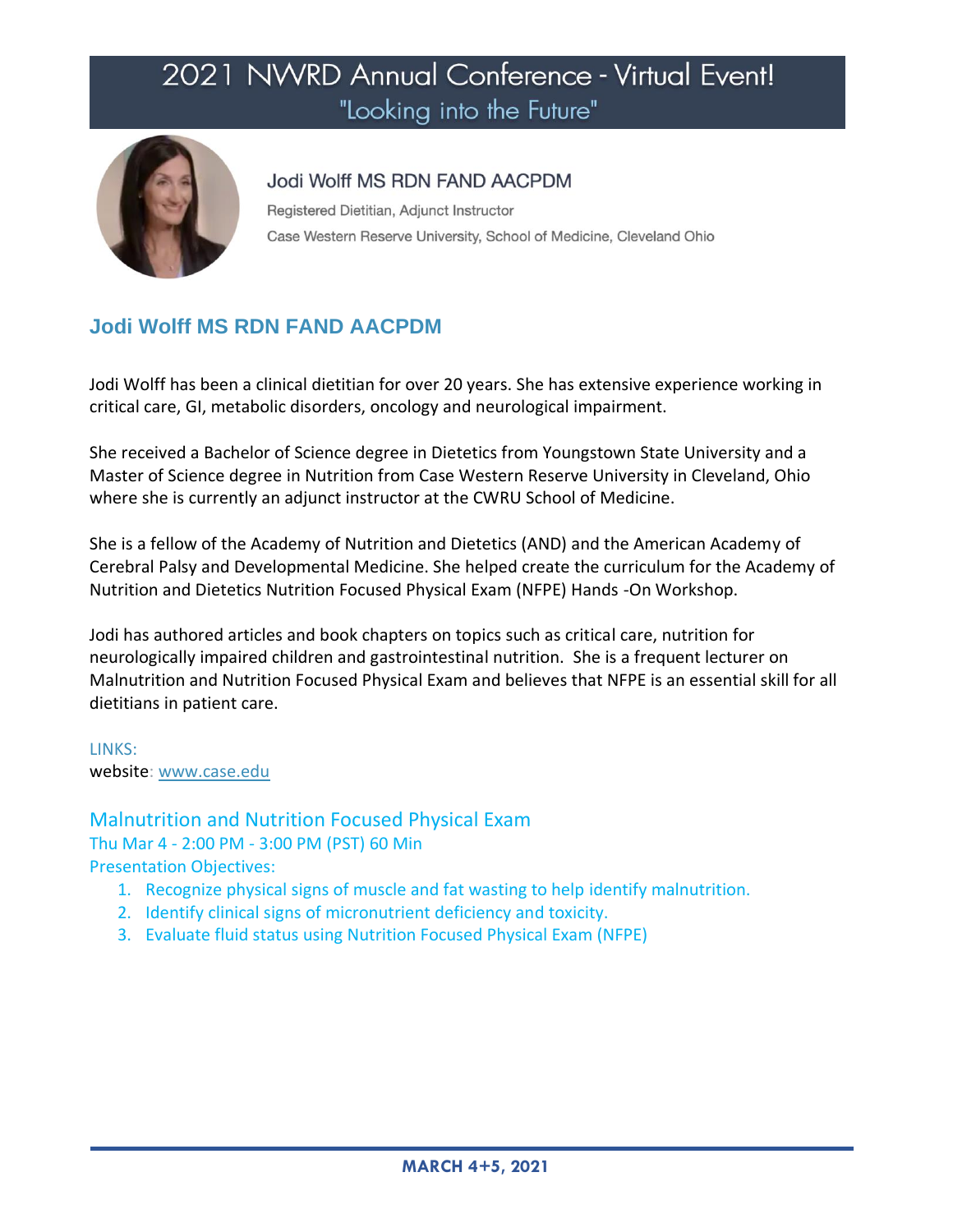

## Susanne B. Nicholas MD MPH PhD

Nephrologist, Associate Professor of Medicine and Clinical Hypertension Specialist, Division of Nephrology

David Geffen School of Medicine at UCLA Health Sciences

# **Susanne B Nicholas MD MPH PhD**

Dr. Nicholas is a tenured Associate Professor of Medicine and Clinical Hypertension Specialist at the David Geffen School of Medicine at University of California, Los Angeles (UCLA), Division of Nephrology. She received her medical degree from the University of California, San Diego, her Masters' in Public Health from San Diego State University and her PhD in Physiology at UCLA.

Her research interests are to uncover and validate novel therapeutic targets for diabetic kidney disease and (DKD) associated biomarkers that may predict DKD progression, and the design of studies that prevent the progression of chronic kidney disease (CKD), particularly related to health disparities. She served as Principal Investigator for the UCLA site of the largest, multi-institutional NIH/NIDDKfunded study for susceptibility genes for diabetes and their linkage relationships to nephropathy and retinopathy in Mexican Americans and African Americans. She and her colleagues are leading the effort to understand and analyze the datasets resulting from the collaboration between two large, integrated health systems to advance awareness, detection, action and research for the CKD community.

She received the Minority Access, Inc. National Role Model Faculty Researcher Award, and the National Kidney Foundation's Medical Advisory Board Distinguished Service Award for her 15+ years of dedication to the National Kidney Foundation, both at the local and national levels, and continues to serve as President of the NKF Medical Advisory Board Executive Committee for Southern California and Southern Nevada. She leads the UCLA Nephrology Racial Equity committee and has established collaborations locally, nationally and internationally, with over 100 peer-reviewed articles and book chapters in the areas of DKD, hypertension and health disparities. She has served on several federal and private foundation grant review committees.

### **LINKS:** Faculty: [www.uclahealth.org/susanne-nicholas](http://www.uclahealth.org/susanne-nicholas)

Health Disparities among African Americans with CKD and Diabetes Thu Mar 4 - 3:15 PM - 4:15 PM (PST) 60 Min Presentation Objectives:

- 1. Definition of and epidemiology of health disparities in CKD and diabetes
- 2. Risk Factors that contribute to health disparities in African Americans
- 3. Barriers and strategies to overcome health disparities in African Americans with CKD and diabetes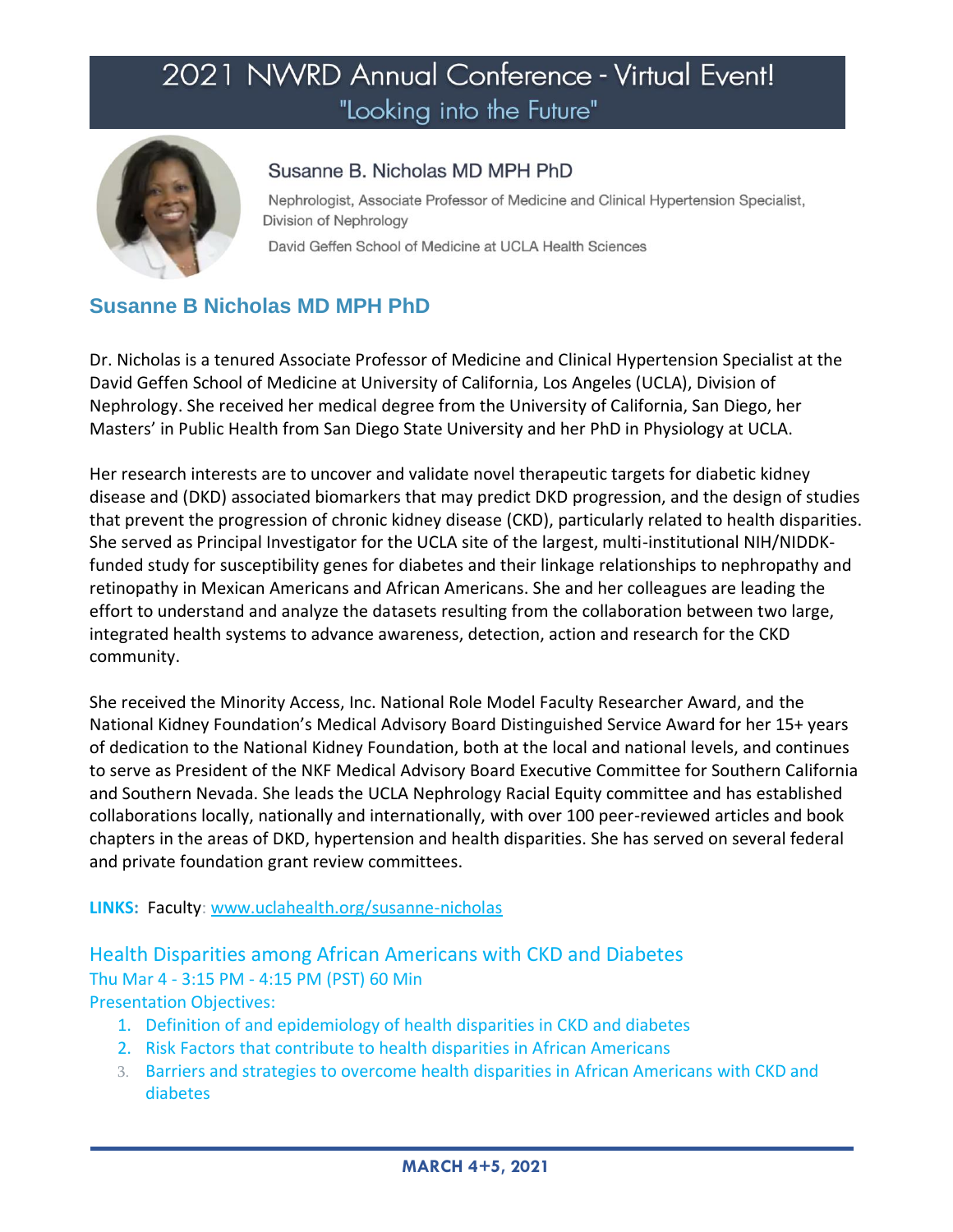

## David St-Jules PhD RD

Registered Dietitian, Assistant Professor, Department of Nutrition University of Nevada, Reno

# **David St-Jules PhD RD**

David St-Jules is an Assistant Professor in the Department of Nutrition at the University of Nevada, Reno. His Translational Program in Kidney Nutrition explores dietary determinants of nutritionrelated problems in people with chronic kidney disease, and their translation into dietary patterns.

**LINKS:**  Faculty: [www.unr.edu/nutrition/directory/st-jules-david](http://www.unr.edu/nutrition/directory/st-jules-david)

# The New Hyperkalemia Diet

Fri Mar 5 - 8:00 AM - 9:00 AM (PST) 60 Min

- 1. Examine the scientific premise and rationale for the low-potassium diet
- 2. Explore other dietary factors that may contribute to hyperkalemia in people with CKD
- 3. Discuss an etiology-based approach to managing hyperkalemia in people with CKD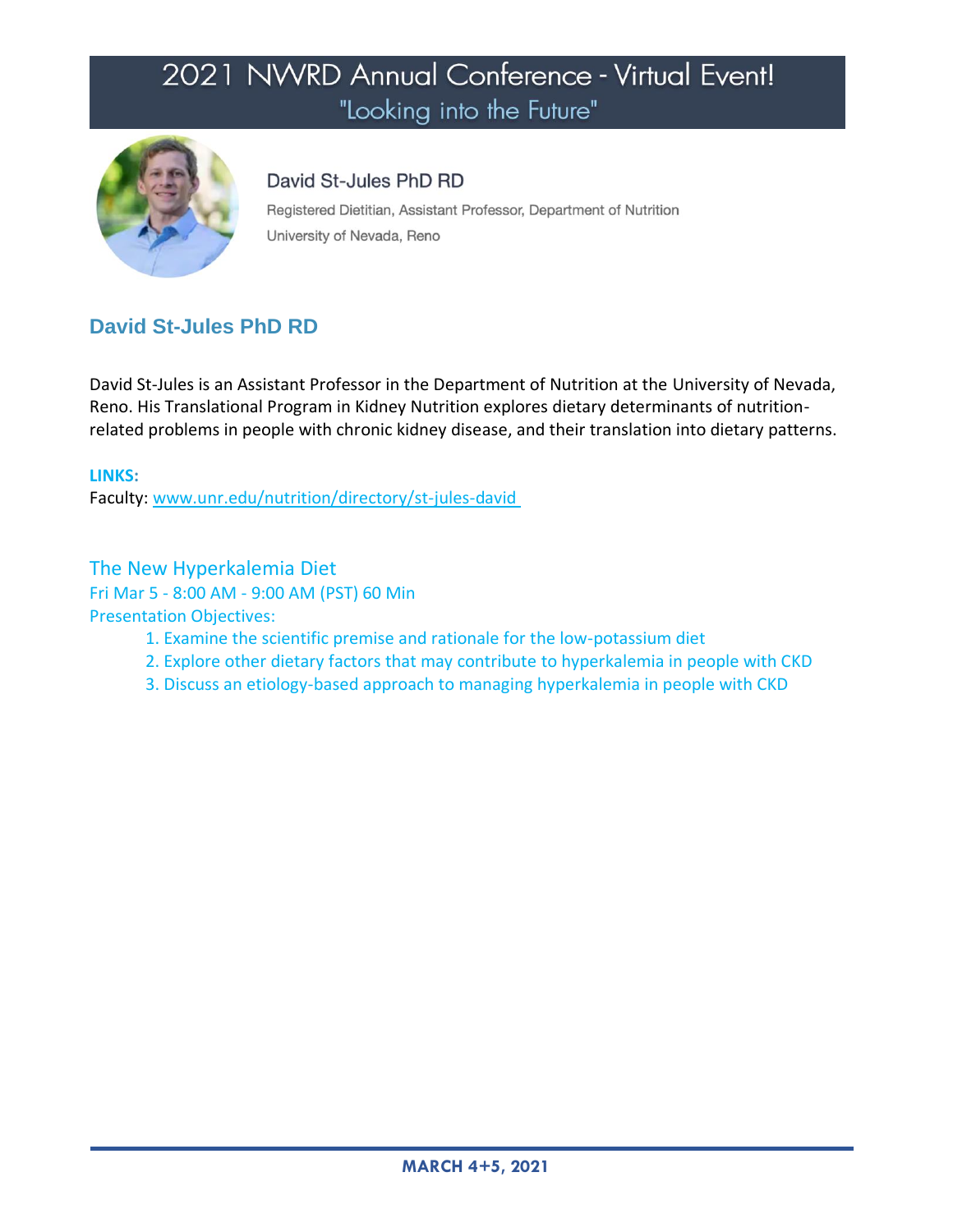

## Geoffrey A Block MD

Associate Chief Medical Officer and Senior Vice President, Clinical Research and **Medical Affairs** 

U.S. Renal Care

# **Geoffrey A Block MD**

Geoffrey A. Block, MD is the Associate Chief Medical Director and Senior Vice President of Clinical Research and Medical Affairs at U.S. Renal Care.

Before Joining U.S. Renal Care, Dr. Block served as the Vice President of Nephrology for Reata Pharmaceuticals, a pharmaceutical company developing innovative therapies to improve outcomes for patients with chronic kidney disease and other life-threatening conditions. Earlier, Dr. Block served as Director of Clinical Research and Partner at Denver Nephrology.

Over the last twenty years, Dr. Block has served as the principal or co-investigator for numerous clinical trials, and his work has been widely published in medical and nephrology research journals. Since 2000, he has been a manuscript reviewer for the New England Journal of Medicine, Journal of the American Medical Association, Journal of the American Society of Nephrology and American Journal of Kidney Disease, among several other journals.

Dr. Block received a Bachelor of Arts degree from Miami University of Ohio before earning his medical degree from the University of Cincinnati College of Medicine in Cincinnati, Ohio. He completed his residency and chief residency at the University of Cincinnati and his fellowship at the University of Michigan. He has most recently taught at the University of Colorado Health Sciences Center.

#### **LINKS:**

Faculty: [www.usrenalcare.com/partner-with-us/leadership/dr-geoff-block.html](https://www.usrenalcare.com/partner-with-us/leadership/dr-geoff-block.html)

MBD: Tenapanor, HiLo Trial, FGF-23 and Everything In Between Fri Mar 5 - 9:15 AM - 10:30 AM (PST) 75 Min Presentation Objectives:

1) review current understanding of P physiology including absorption and determinants of serum P levels

2) assess data regarding role of FGF23 in pathophysiology of CKD-MBD and clinical outcomes in CKD

3) provide data from clinical trials regarding the use of NHE3 inhibitors in CKD-5D

4) propose a treatment strategy for P lowering therapy in CKD-5D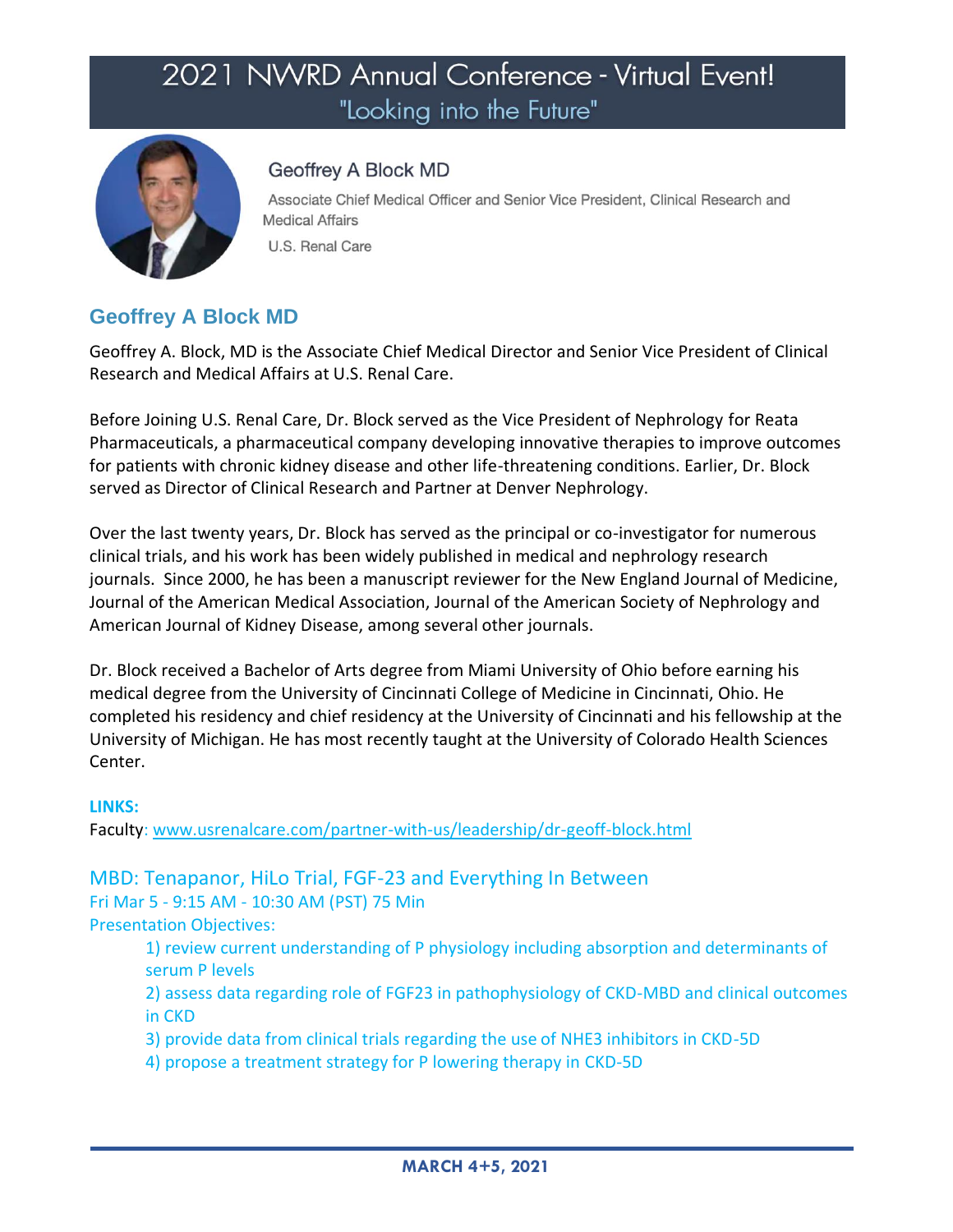

### Connie Rhee MD MSc

Nephrologist, Physician-Scientist, and Associate Professor of Medicine and Public Health

University of California Irvine

# **Connie Rhee MD MSc**

Dr. Connie Rhee, MD, MSc is a practicing nephrologist, physician-scientist, and Associate Professor of Medicine and Public Health at the University of California Irvine. Dr. Rhee pursued her clinical nephrology fellowship and postdoctoral research training at the combined Brigham and Women's Hospital/Massachusetts General Hospital nephrology fellowship program, and also completed a Master of Science in Epidemiology degree program at the Harvard School of Public Health.

Dr. Rhee joined the University of California Irvine Division of Nephrology as faculty in 2013, and she currently serves as the Division's Director of Clinical and Translational Research; Director of Dialysis Quality Improvement and Associate Director of Outpatient Hemodialysis; Associate Director of Urgent/Emergent Dialysis; Associate Fellowship Program Director; and Acting Associate Chief.

Dr. Rhee's research has been centered on metabolic and endocrine derangements in kidney disease and dialysis outcomes in the end-stage renal disease population, and she has been supported by multiple NIH, National Kidney Foundation, and American Thyroid Association grants.

#### LINK: Twitter: [@ConnieMRhee](https://twitter.com/ConnieMRhee)

# Management of Diabetes in CKD & ESKD

Fri Mar 5 - 10:45 AM - 11:45 AM (PST) 60 Min

- 1. Review the epidemiology and pathophysiology of diabetic kidney disease.
- 2. Describe and compare metrics used to monitor glycemic status in diabetic kidney disease.
- 3. Examine outcomes associated with glycemic status in chronic kidney disease and end-stage renal disease patients.
- 4. Discuss nutritional management of diabetic kidney disease, including current clinical practice guidelines, recent studies, and future research directions.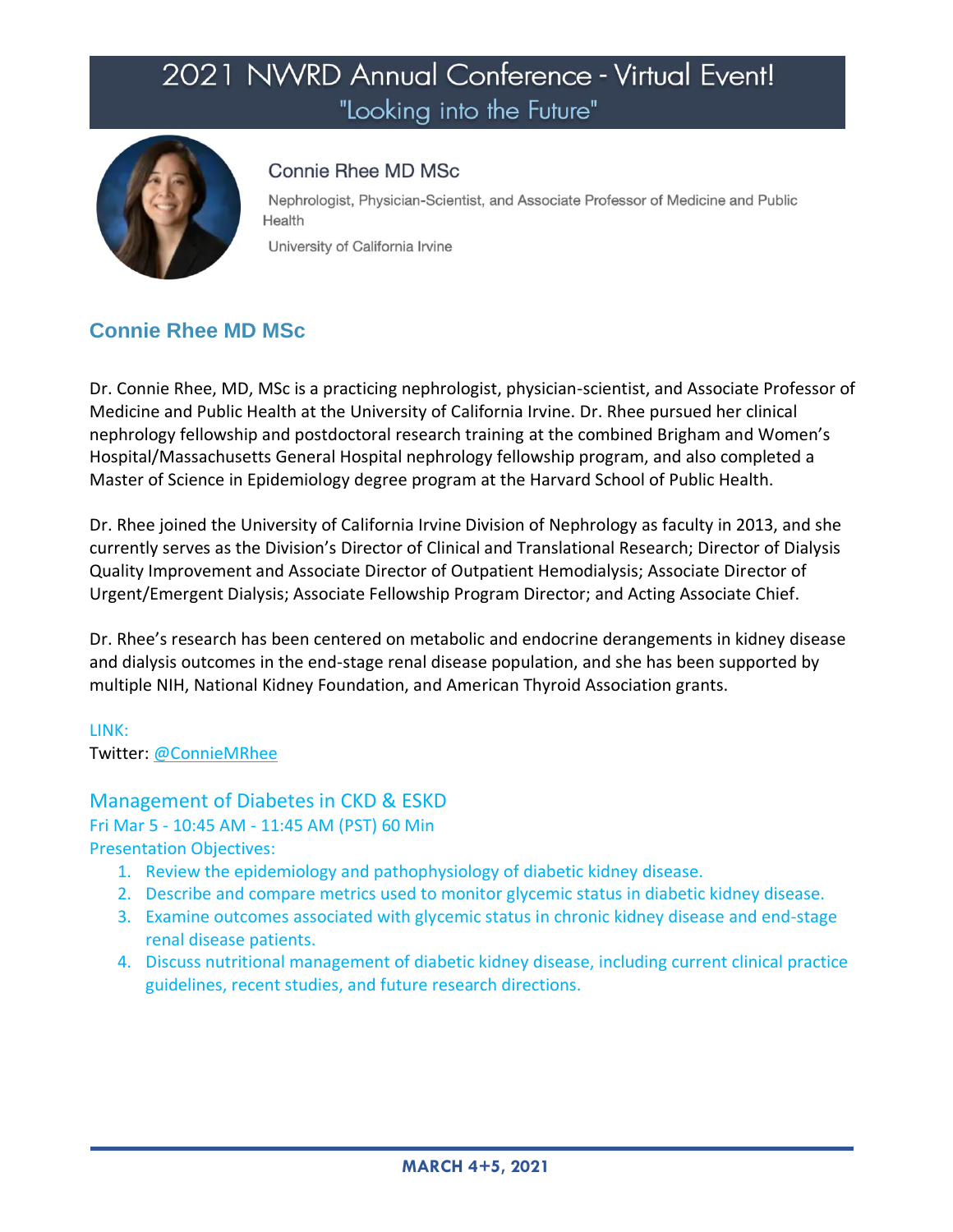

## Deidra C Crews MD ScM FASN FACP

Professor of Medicine, Division of Nephrology, Associate Vice Chair for Diversity and Inclusion, Department of Medicine, Associate Director for Research Development, Johns Hopkins Center for Health Equity Director, Doctoral Diversity Program

Johns Hopkins University School of Medicine



## **Deidra C Crews MD ScM FASN FACP**

Dr. Crews is a Professor of Medicine in the Division of Nephrology at the Johns Hopkins University School of Medicine. She holds appointments with the School of Nursing, the Welch Center for Prevention, Epidemiology and Clinical Research, the Center on Aging and Health, and the Center for Health Equity, where she is Associate Director for Research Development. Her research focuses on addressing disparities in the care and outcomes of kidney disease and hypertension.

An elected member of the American Society for Clinical Investigation, Dr. Crews has received numerous awards for her research contributions, including the 2018 Johns Hopkins University President's Frontier Award--a \$250,000 award granted to a single faculty scholar on the cusp of transforming their field. She is a National Academy of Medicine (NAM) Emerging Leader Scholar and was the inaugural Gilbert S. Omenn Anniversary Fellow of the NAM. In 2019, Dr. Crews received the W. Lester Henry Award for Diversity and Access to Care from the American College of Physicians and the Distinguished Leader Award from the American Society of Nephrology.

#### **LINKS:**

Faculty: [www.hopkinsmedicine.org/profiles/results/directory/profile/0018671/deidra-crews](http://www.hopkinsmedicine.org/profiles/results/directory/profile/0018671/deidra-crews) Doctoral Diversity Program: [ddp.cellbio.jhmi.edu](https://ddp.cellbio.jhmi.edu/) Twitter: [@DrDeidraCrews](https://twitter.com/DrDeidraCrews)

## Social Determinants of Health in Relation to Disparities Fri Mar 5 12:30 PM - 1:30 PM (PST) 60 Min

- 1. To describe what is meant by the social determinants of health
- 2. To understand some of the social determinants of adverse kidney outcomes
- 3. To discuss what clinicians and health systems might do to address social determinants of kidney outcomes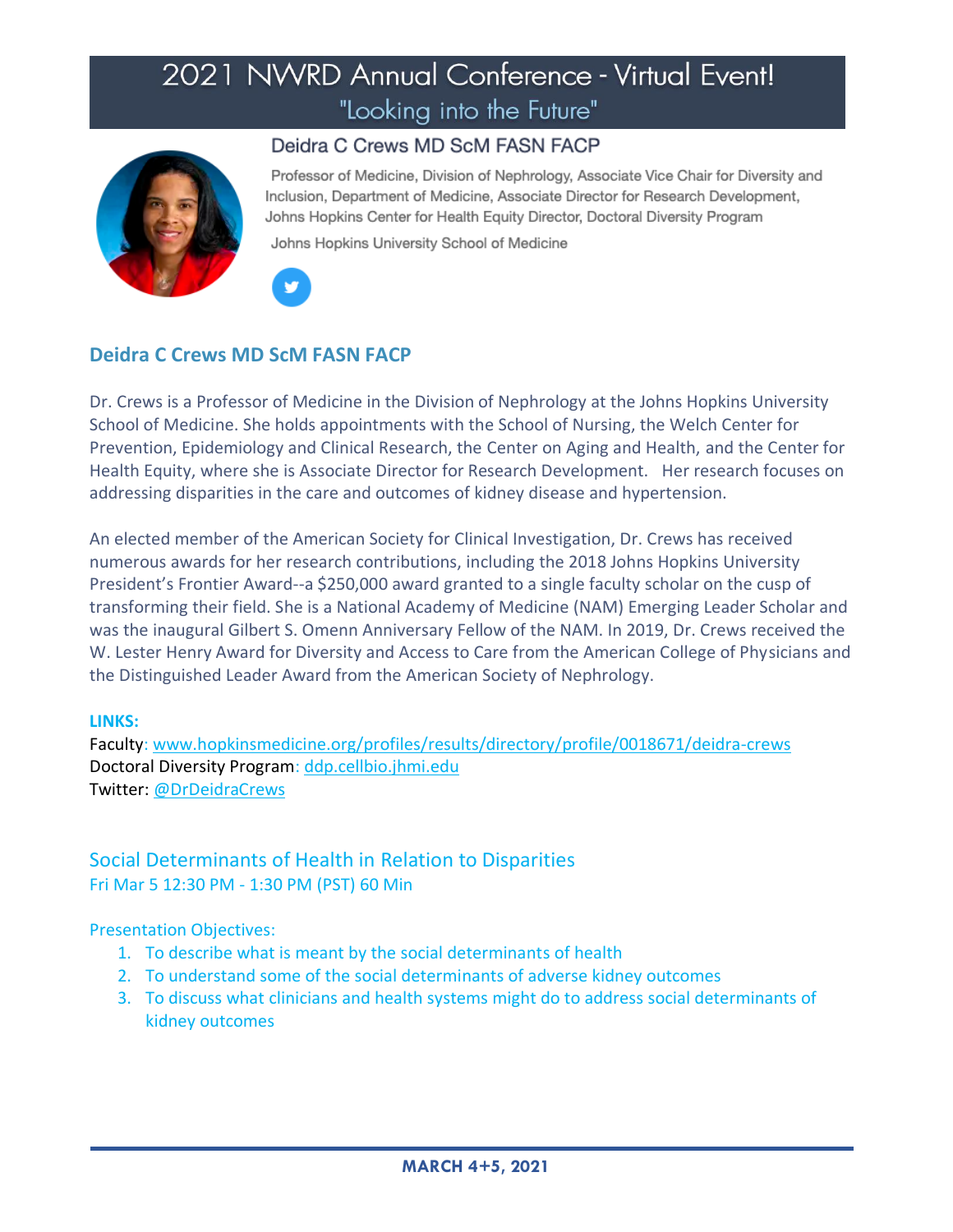

### Shivam Joshi MD

Nephrologist, Clinical Assistant Professor Department of Medicine, NYU Grossman School of Medicine



## **Shivam Joshi MD**

Shivam Joshi, MD, is an internist, nephrologist, and plant-based physician practicing at NYC Health + Hospitals/Bellevue in New York City. He received his BS from Duke University and his MD from the University of Miami. He completed his residency at Jackson Memorial Hospital/University of Miami and his nephrology fellowship at the Hospital of the University of Pennsylvania.

He is also a clinical assistant professor at the New York University School of Medicine with research interests in plant-based diets, fad diets, and nephrology. He has written numerous scientific articles and speaks nationally on these subjects.

#### **LINKS:**

Twitter: [@sjoshiMD](http://www.twitter.com/sjoshiMD) Website: [www.afternoonrounds.com](http://www.afternoonrounds.com/) Faculty: [www.nyulangone.org/doctors/1104168079/shivam-joshi](http://www.nyulangone.org/doctors/1104168079/shivam-joshi)

Keto Diet Revealed: Risks and Benefits in CKD

Fri Mar 5 - 1:45 PM - 2:45 PM (PST) 60 Min Presentation Objectives:

- 1 Be able to understand the utility of the ketogenic diets
- 2 Be able to understand the potential downfalls of the ketogenic diets
- 3 Be able to understand the limitations of the evidence of the diet in CKD



### **2021 NKF Joel D. Kopple Awardee!**

*The Joel D. Kopple Award is an annual award honoring an individual who has made significant contributions to the field of renal nutrition. The 2021 recipient is Shivam Joshi, MD!*